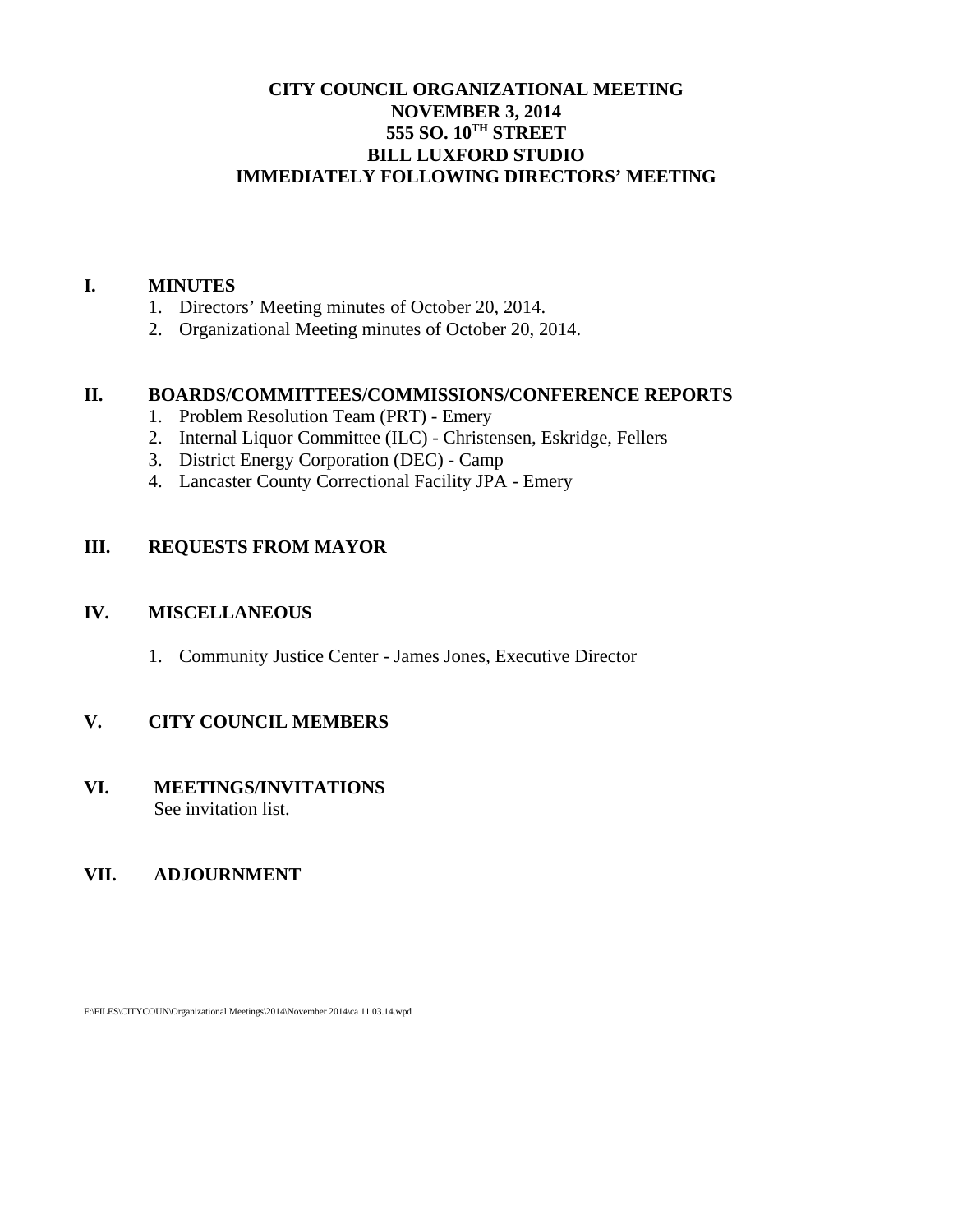## **MINUTES CITY COUNCIL ORGANIZATIONAL MEETING NOVEMBER 3, 2014**

**Present:** Trent Fellers, Vice Chair; Jonathan Cook; Leirion Gaylor Baird; Carl Eskridge; Jon Camp; and Roy Christensen

**Absent:** Doug Emery, Chair

**Others:** Rick Hoppe, Chief of Staff to Mayor Beutler

Vice Chair Fellers opened the meeting at 2:06 p.m. and announced the location of the Open Meetings Act.

## **I. MINUTES**

1. Directors' Meeting minutes of October 20, 2014.

2. Organizational Meeting minutes of October 20, 2014.

With no corrections the above minutes placed on file in the City Council office.

## **II. BOARDS/COMMITTEES/COMMISSIONS/CONFERENCE REPORTS**

## **1. Problem Resolution Team (PRT) - Emery**

Councilman Emery absent.

## **2. Internal Liquor Committee (ILC) - Christensen, Eskridge, Fellers**

Eskridge stated at the meeting last week members received a report on liquor numbers. The trend continues with the number of admissions being lower but a concern with the people entering being more severely intoxicated. Also for a long time tracking where last drinks are obtained. Based on people being admitted to the Bridge a significant percentage say their last drink came from a private party, or a home. The bars seem to be doing the job with their training but do see some gaps which need investigating.

Fellers commented they discussed SDL's. Christensen noted there's a large increase in applications for SDL's, and regular liquor licenses. A 15% increase in total applications and the process is putting a strain on City personnel as well as at the State. Do know from speaking to Mr. Rupe the length of time for the liquor application process has dramatically increased because of the workload at every level of government. Now the average time for processing an application is 77 days.

Cook asked why are we seeing this increase? Are people receiving different kinds of liquor licenses? Christensen thinks it has to do with an improving economy and more activity taking place. Other factors include more groups wanting to offer alcohol at fund raisers. Fellers added also the industry change. The brewery industry has greatly expanded in the last 5 years with a lot of breweries being self promoting. They have their own bars and do more outdoor parties. In looking at our agendas we had the Zipline and Blue Blood personnel here almost every week throughout the entire summer getting SDL's to promote their breweries. Part of the increase is expanding market options.

Eskridge stated they had the opportunity to participate in a webinar with LPD and the University on what the city of Victoria, British Columbia is doing. Very interesting as there are parallels between Victoria and Lincoln with their downtown area having numerous bars and how they